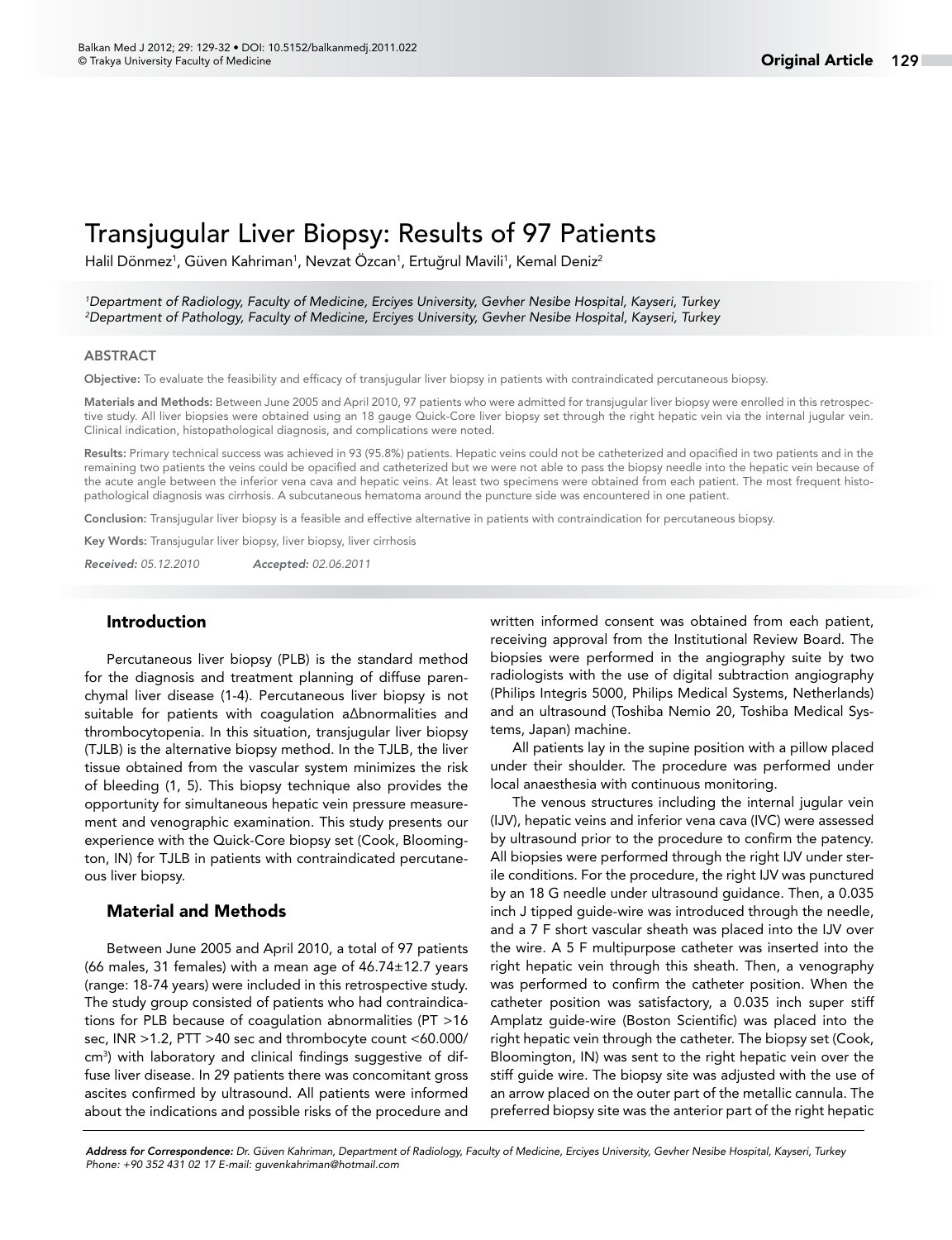vein, because the parenchyma at this site was more than in the other parts. Thereafter, biopsy was obtained with the use of an 18 gauge 60 cm Quick-Core biopsy needle (Figure 1). The number of needle passes was left to the experience of the radiologist who considered observation of the gross hepatic tissue specimen obtained. The number of needle passage times was noted. All the specimens were sent to the pathology unit in formalin solution for histopathological examination. The length and mean number of portal triads per sample of the material and the pathological diagnosis was noted. After completion of the procedure a control venography was performed for demonstration of acute complications. All the procedure related complications were noted.

The procedure was completed after removing the short vascular sheath. This was done while the patient was sitting and after removing the sheath, pressure was applied for five minutes.

All patients underwent postprocedural neck and abdomen ultrasound examination for the possible presence of hematoma and bleeding. Patients were kept in the hospital for 24 hours after the procedure. The clinical observation and abdominal palpation, control hemoglobin levels were followed up. Abdominal ultrasound examination was repeated when necessary.

# Results

Technical success was achieved in 93 of 97 (95.8%) patients. In two patients with Budd Chiari syndrome, hepatic veins could not be catheterized and opacified and in the remaining two patients, the hepatic veins could be catheterized

with the stiff guide wire but the stiff cannula did not advance over the guidewire due to the acute angle between the IVC and hepatic veins (Figure 2). The mean number of needle passages required for each patient was 2.75±0.8 (range=2-7). The sample lengths ranged from 1 to 22 mm (mean: 6.6 mm). The mean number of portal triads per sample was 7.9 (range: 2-25). Histopathological diagnosis could be established in 98.9% (92 of 93) of the patients. In one patient, the specimen was lost in the pathology unit. Histopathological diagnosis was cirrhosis in 32 (34.7%) patients, chronic hepatitis in 24 (26.1%) patients, Wilson's disease in 1 (1.1%) patient, hemochromatosis in 3 (3.3%) patients, graft versus host disease in 7 (7.6%) patients, primary biliary cirrhosis in 1 (1.1%) patient, acute cholestatic hepatitis in 6 (6.5%) patients, adenocarcinoma in 1 (1.1%) patient, myeloproliferative infiltration in 2 (2.2%) patients, hemosiderosis in 1 (1.1%) patient, and the findings were normal in 14 (15.2%) patients. Non-inflammatory steatosis was accepted as a normal finding. The histopathological diagnoses of TJLB are given in Table 1. Local hematoma at the puncture site was seen in 1 (1%) patient. No additional complications were noted.

# **Discussion**

Percutaneous biopsy is the preferred biopsy technique for a definite diagnosis of diffuse liver disease. However, when there is a contraindication for PLB, such as coagulation abnormalities, and thrombocytopenia, the mortality and morbidity of the procedure increase (6, 7). The most important complications for PLB are intraperitoneal bleeding and capsular perforation (8). Transjugular liver biopsy decreases these com-



Figure 1. A 23-year-old male with presumptive clinical diagnosis of cirrhosis, with an international normalized ratio of 1.7. A) Venogram of right hepatic vein after catheter positioning into vein shows normal flow in vein with suitable angulations of vein to inferior vena cava. B) Image shows a 7-F stainless steel trocar (black arrow) in the right hepatic vein, with the semiautomated biopsy needle extended (white arrows) just before obtaining biopsy core specimen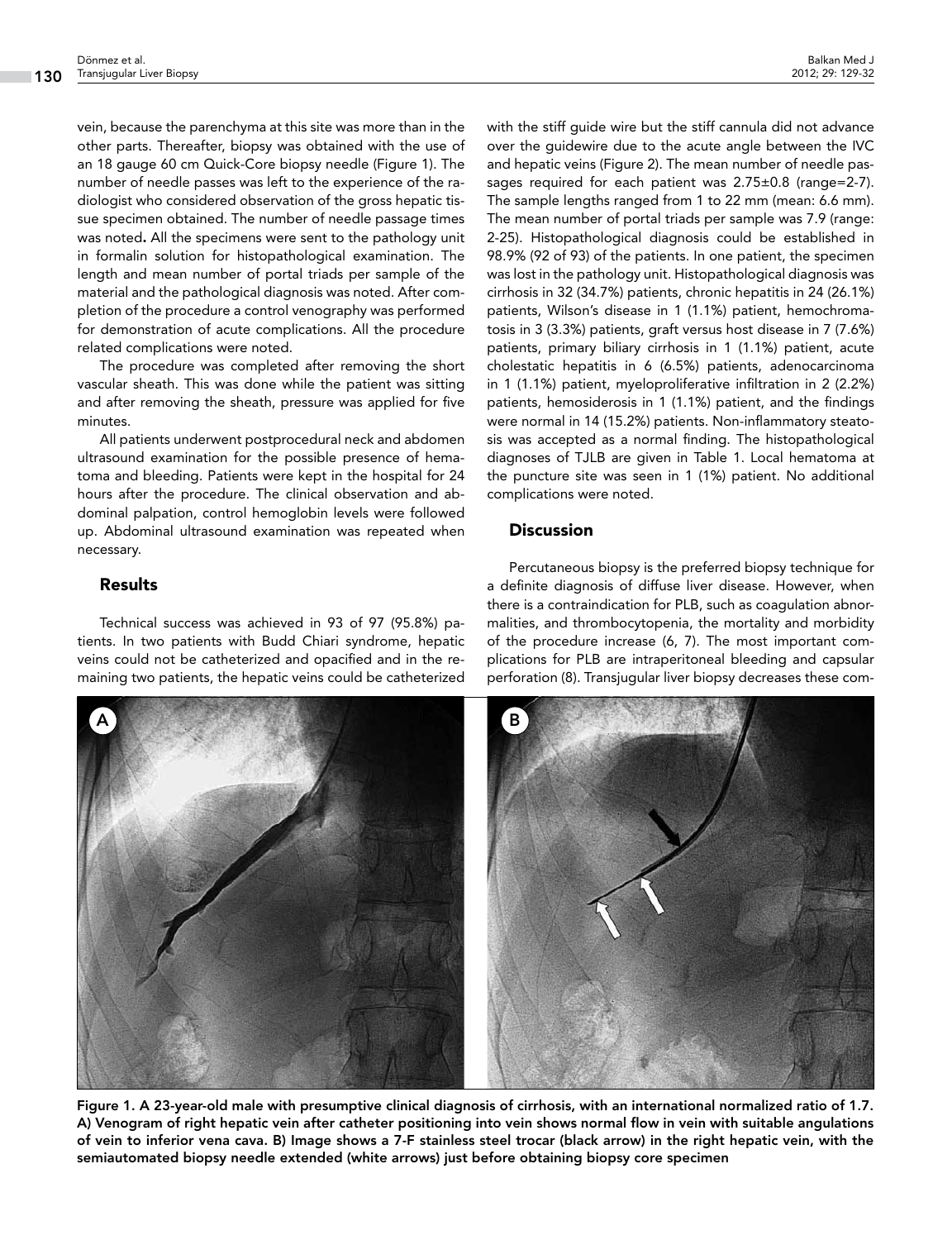

Figure 2. A 57-year-old male patient with an international normalized ratio of 1.8. In this patient, the stiff cannula did not go over the guide-wire due to acute angle between inferior vena cava and hepatic vein

Table 1. Histopathological diagnosis of transjugular liver biopsy

| Histopathological diagnosis     | $n\frac{9}{6}$ |
|---------------------------------|----------------|
| Cirrhosis                       | 32 (34.7%)     |
| Chronic hepatitis               | 24 (26.1%)     |
| Wilson's disease                | $1(1.1\%)$     |
| Hemochromatosis                 | 3(3.3%)        |
| Graft versus host disease       | 7 (7.6%)       |
| Primary biliary cirrhosis       | $1(1.1\%)$     |
| Acute cholestatic hepatitis     | 6(6.5%)        |
| Adenocarcinoma                  | 1(1.1%)        |
| Myeloproliferative infiltration | 2(2.2%)        |
| Hemosiderosis                   | $1(1.1\%)$     |
| Normal findings                 | 14 (15.2%)     |
| Total                           | 92             |

plications since the capsule is not perforated. Obtaining the biopsy from the anterior part of the right hepatic vein, since the parenchyma is thicker here, may prevent capsule perforation and thereby reduce the complication rate. However, when the catheter is stuck in the liver parenchyma and a biopsy is obtained in this position, bleeding may occur. When a bleeding occurs, it may be detected during the procedure on control venography. The catheter should come as close as possible to the perforation site and gelfoam particles can be used to occlude the bleeding site (9). In case of hemophilia or hemoperitoneum after completing the procedure; blood, blood products, and fresh frozen plasma (10-15 ml/kg) can be

used for treatment. When there is no clinical improvement, hepatic angiography and venography should be performed and the bleeding site should be embolized, if possible (10). There were no such complications in our study. Lebrec et al. (11) encountered one fatal intraperitoneal bleeding in 1033 TJLB. Kardache et al. (12) and Bruzzi et al. (13) did not encounter any complication. Little et al. (14) reported one asymptomatic liver perforation.

Insertion site hematomas and carotico-jugular fistulas are reported complications. Putting the sheet out, sitting the patient in an upright position decreases bleeding complications. However, when it occurs, compression is enough for treatment. When it persists then endovascular or surgical interventions may be used to treat these complications (15, 16). De Hoyos et al. (17) reported two severe hematomas and concluded that this was the result of not using ultrasound. We did not encounter any inadvertent puncture and related complications in this study, and we advocate that ultrasound should be used to decrease puncture site complications.

The preferred site for TJLB is the right IJV because this approach provides easy access to the right hepatic vein and thereby eliminates cardiac compression and vascular complications. Therefore we were able to use the right IJV in all 93 patients, but when the right IJV is tortuous or occluded, the left IJV or femoral vein can be used as the access site (18). However, the femoral approach needs a different biopsy set. We advocate that both biopsy set types should be present in angiography suites performing TJLB, because, we failed to get biopsy via jugular vein approach for two patients. If we had the femoral approach set we could have used it.

The most reported cause of technical failure in the literature, as in our study, was the inability of hepatic vein catheterization (19, 20). Chevallier et al. (21) altered the cannula angle of the metallic cannula manually in 8 of 139 patients to get better access by adjusting the IVC-hepatic vein angle. Another alternative for adjusting the IVC-hepatic vein angle is deep inspiration. When the patient inspirates deeply, the liver moves inferiorly and so a better IVC-hepatic vein angle may be achieved (9). We tried both manipulations for two patients but were not successfulin accessing the hepatic vein with the stiff cannula. Mammen et al. (9) used the transcaval approach in hepatic vein occlusion and IVC-hepatic vein angle discordance and they reported that this method was safe and effective.

Inability to puncture the IJV is the second common cause of technical failure (19). The use of ultrasound decreases inappropriate punctures and procedure time (22). Some authors have marked the IJV and accessed it through this marking, but with this method you may have inappropriate punctures even with minor movements of the patient (20). We used the "free hand technique" and all the punctures were without complications. In concordance with our study, Mammen et al. (9) reported 100% success for IJV puncture under ultrasound guidance.

Bruzzi et al. (13) reported that all the materials they obtained were sufficient for histopathological diagnosis. However, the reported rates of satisfactory material for histopathological diagnosis differ and the sufficiency of the specimen is decided with the number of portal spaces. More then 11